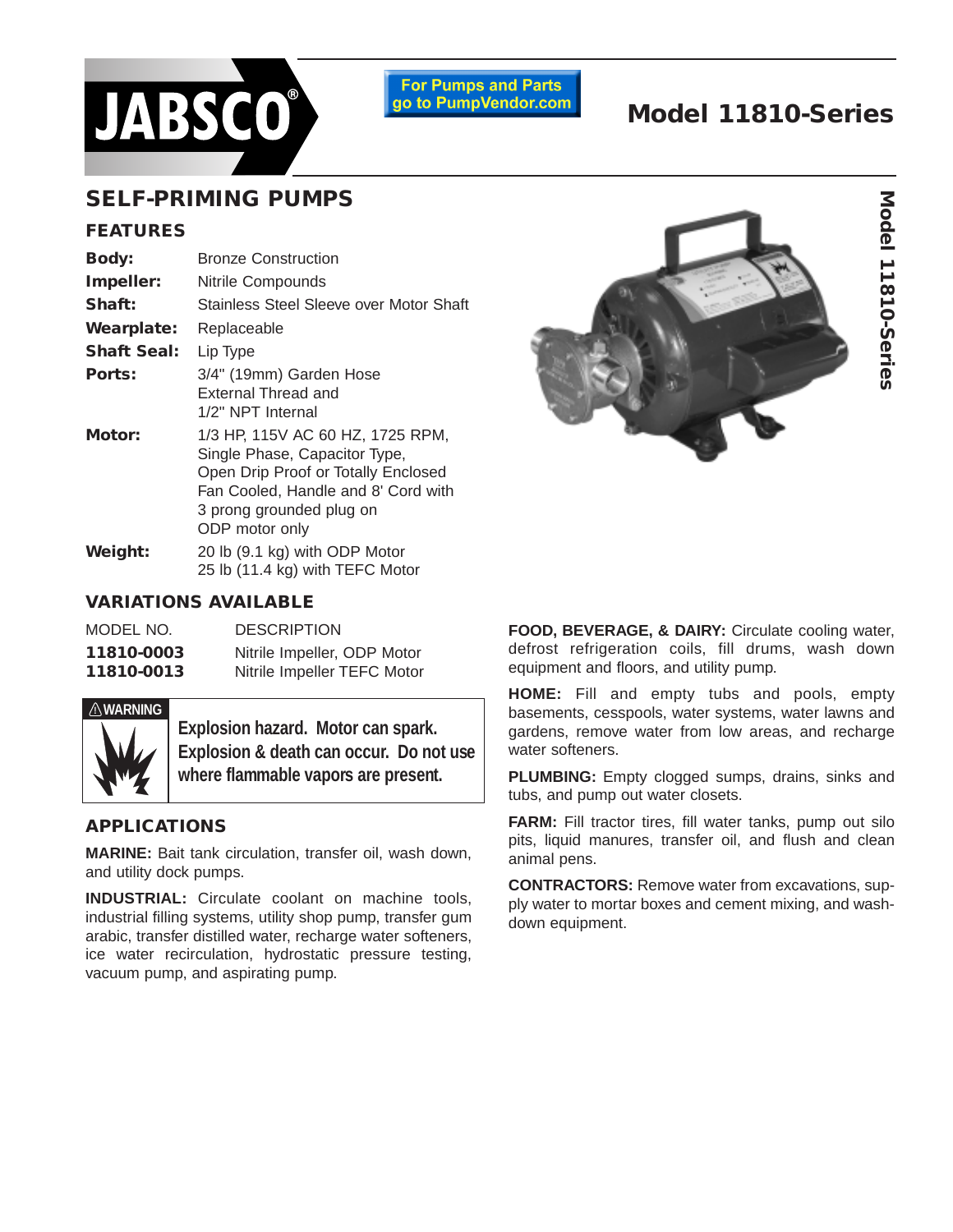## **OPERATING INSTRUCTIONS**

- **1. INSTALLATION:** Pump may be mounted in any position without loss of efficiency; however, it is suggested that the pump head be down if vertical mounting is desired. The rotation of the motor shaft determines the location of the pump's intake and discharge ports. Refer to Dimensional Drawing. Right hand port, looking at pump end cover, is inlet port.
- **2. DRIVE:** Direct.
- **3. SELF-PRIMING:** Pump will produce a suction lift approaching 10 feet (3m) when dry and a lift up to 22 feet (6.7m) when primed. Be sure suction lines are airtight or pump will not self-prime.
- **4. RUNNING DRY:** Unit depends on liquid pumped for lubrication. Do not run dry for more than 30 seconds. Lack of liquid will damage the impeller
- **5. PRESSURES:** For continuous operation, pressure should not exceed 20 psi (1.4 kg/sq cm).
- **6. TEMPERATURES:** Nitrile impeller recommended for liquid temperatures of 50° to 180°F (10° to 82°C).
- **7. FREEZING WEATHER:** Drain unit by loosening the end cover.
- **8. NOTICE:** Do not pump solvents, thinners, highly concentrated or organic acids. Damage to pump may result. If corrosive fluids must be handled, pump life will be prolonged if pump is flushed with water after each use or after each work day.
- **9. GASKET:** Use standard pump part. A thicker gasket will reduce priming ability. A thinner gasket will cause impeller to bind. Standard thickness 0.010".
- **10. SPARE PARTS:** A Jabsco Service Kit should be kept on hand to service all but the most badly worn 11810-Series pump.

## **SERVICE INSTRUCTIONS**

## **DISASSEMBLY**

- 1. Remove end cover screws, gasket and end cover.
- 2. Grasp impeller hub with water pump pliers and withdraw from body.
- 3. Loosen cam screw and remove cam. Clean off sealant. Remove wearplate with screwdriver or hooked wire.
- 4. Loosen nut at body clamp. Remove body from motor shaft.
- 5. Press put seal from motor mounting end of body towards impeller bore.
- 6. Remove slinger from shaft.
- NOTE: Inspect all parts for wear or damage and replace if necessary.

## **ASSEMBLY**

- 1. Install slinger and position 1⁄4" from motor boss.
- 2. Press seal into seal bore with lip facing toward the impeller bore. Apply grease to back of seal lip.
- 3. Install wearplate, aligning slot with dowel pin.
- 4. Apply sealant to top of cam and cam screw threads. Install cam with cam screw.
- 5. Install body on motor. Tighten nut at clamp. Do not over tighten or binding of shaft will result.
- 6. Lubricate impeller bore with water pump grease.
- 7. Lubricate shaft OD with grease, align drive ding in extended impeller insert with flat on shaft and install impeller.
- 8. Install gasket, end cover and end cover screws.

## **TO EQUIP WITH VACUUM SWITCH (4732-0000)**

- 1. Install switch in tapped hole on top of inlet port. (Seal threads prior to assembly.)
- 2. Connect switch to motor. See diagram.
- 3. Plug into 115V AC outlet and hold down restart lever on switch until the pump primes.

#### **SPECIAL ATTENTION**

1. Constant vibration of the restart lever indicates:

(A) An air leak. This will usually show up when the pump is first started. All suction lines should be checked for loose connections.

(B) A worn impeller. Impeller should be replaced.

2. Intermittent stopping and starting indicates that the unit is operating against excessive discharge pressure.

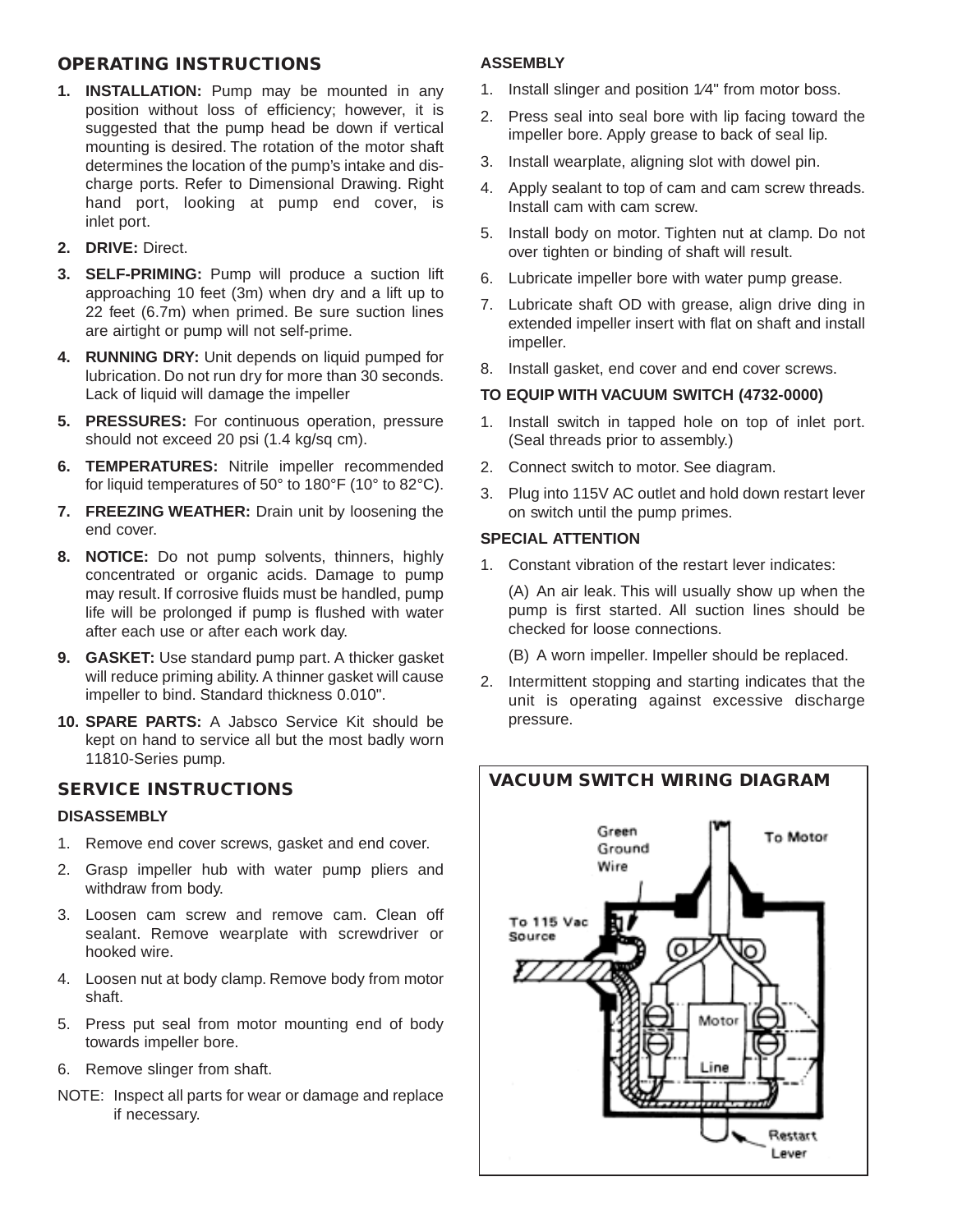

## **PARTS LIST**

| Key             | <b>Description</b>               | Qty. | 6590-Series<br>Part No. |  |
|-----------------|----------------------------------|------|-------------------------|--|
| 1               | Screw (End Cover)                | 6    | 91002-0020              |  |
| 2               | <b>End Cover</b>                 | 1    | 11830-0000              |  |
| 3               | *Gasket                          |      | 3298-0000               |  |
| 4               | Neoprene Impeller                | 1    | 5929-0001               |  |
|                 | *Nitrile Impeller                |      | 5929-0003               |  |
| 5               | Cam                              | 1    | 490-0001                |  |
| 6               | Wearplate                        | 1    | 2235-0000               |  |
| 7               | *Seal (Shaft)                    | 1    | 92700-0420              |  |
| 8               | Screw (Cam)                      | 1    | 91003-0010              |  |
| 9               | <b>Body</b>                      | 1    | 11814-0000              |  |
| 10              | Motor (ODP)                      | 1    | 18739-0000              |  |
|                 | Motor (TEFC)                     |      | 18753-0014              |  |
| 11              | <b>Nut</b>                       | 1    | 9110-0030               |  |
| 12 <sup>2</sup> | <b>Bolt</b>                      | 1    | 91095-0090              |  |
| 13              | Slinger (O-Ring)<br>1            |      | 92000-0230              |  |
| 14              | Plug (for vacuum                 | 1    | 92650-0070              |  |
| switch hole)    |                                  |      |                         |  |
|                 | $1722$ $0000 \frac{1}{2}$ $1221$ |      |                         |  |

4732-0000 - Vacuum Switch Kit:

Automatic shut off for use when pump is left unattended.

\* Parts contained in Service Kit.

## **SERVICE KITS**

| <b>Pump Model</b> | <b>Service Kit</b> |  |  |
|-------------------|--------------------|--|--|
| <b>Number</b>     | <b>Number</b>      |  |  |
| 11810-0001        | 90105-0001         |  |  |
| 11810-0011        | Neoprene Impeller  |  |  |
| 11810-0003        | 90105-0003         |  |  |
| 11810-0013        | Nitrile Impeller   |  |  |

## **REPLACEMENT PUMP HEADS COMPLETE**

| <b>Pump Model</b><br><b>Number</b> | <b>Pump Head</b><br><b>Number</b> |  |  |
|------------------------------------|-----------------------------------|--|--|
| 11810-0003                         | 11818-0003                        |  |  |
| 11810-0013                         | Nitrile Impeller                  |  |  |

Kits consist of: Impeller, seal and gasket.